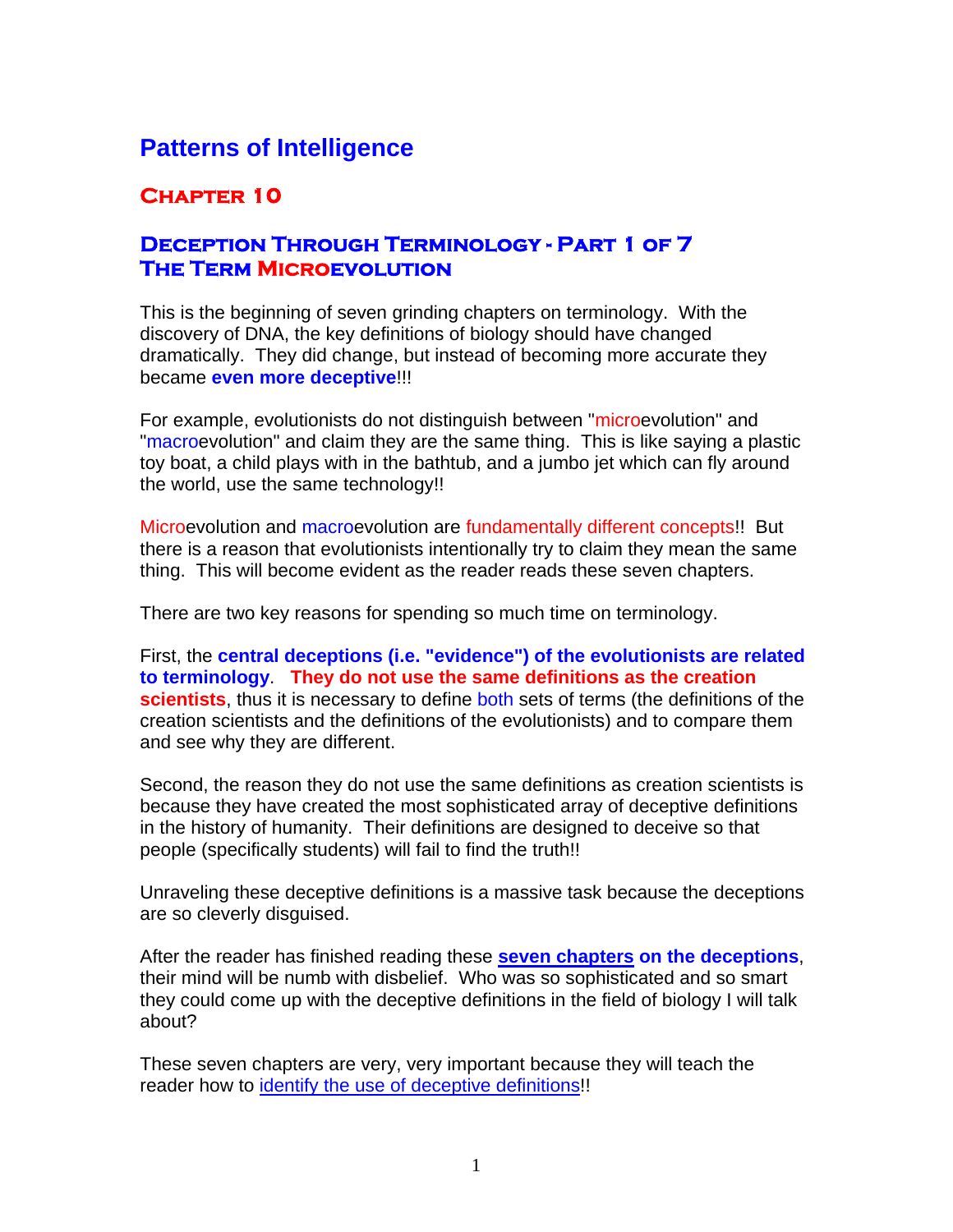If the reader cannot quickly identify the use of tricky and deceptive definitions by the scientific establishment there is no hope they will ever understand how absurd the theory of evolution really is!!

In fact, the reader should read these seven chapters two or three times before moving on. That is how sophisticated and important the use of "tricky definitions" are to the evolution debate.

**The definitions in this book will in no way coincide with the definitions used in textbooks!!** That is precisely my whole point in writing these chapters.

The textbooks are written or influenced by evolutionists and they are designed to deceive students and prevent them from understanding the obvious flaws in the theory of evolution; meaning the definitions in textbooks are **designed to hide and cover-up the problems created for evolution by the discovery of DNA**.

#### **Accurate Post-DNA Definitions**

In this chapter and the next chapter several key terms, including the terms microevolution and macroevolution, *will be correctly defined*. The creation scientists, who developed these definitions, have done their job right.

The evolution establishment, as will be seen later, do **not** use these terms properly and their ignorance is **not** an accident.

Before the discovery of DNA in 1953, these terms did not exist and there was no reason for them to exist. But after the discovery of DNA, scientists had the necessary tools to accurately define these two terms and two related terms: "**species**" and "**evolution**." The terms "species" and "evolution" existed before the discovery of DNA and they should have been redefined to be consistent with the discovery of DNA. But they weren't, they were made even more obfuscated.

A fifth term, "DNA structure," which is at the core of the other four terms, will also be defined.

All five of these key terms will be defined, relative to DNA and creation scientists, in this and the next chapter. We will also talk about the way scientists intentionally obfuscate these terms to make it appear that evolution has some scientific evidence.

In fact, the only "evidence" for the theory of evolution comes from using tricky terminology.

Let us start with the term "DNA structure," to which the other key terms will be related.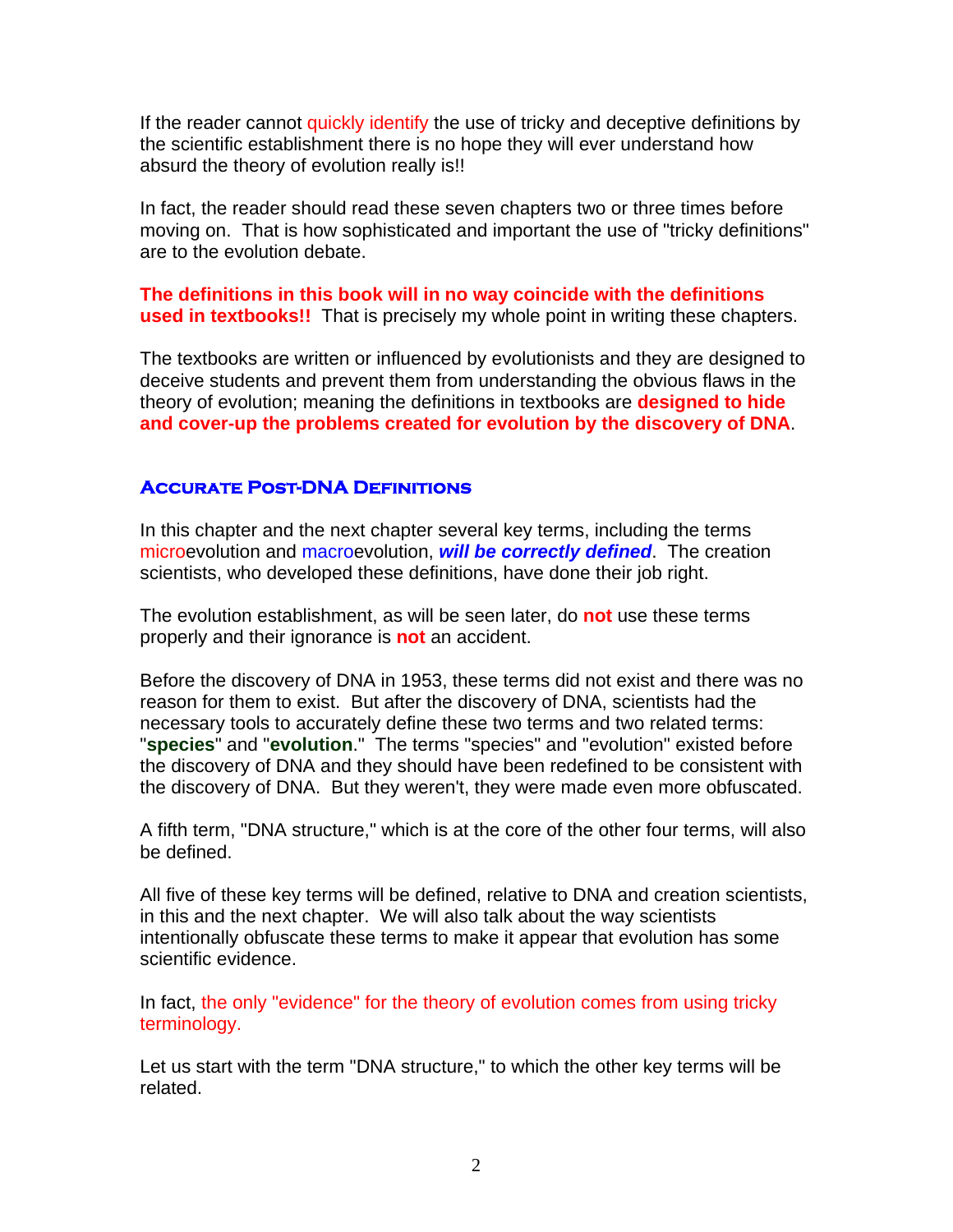**Definition: "DNA structure"** - every living and extinct animal, plant, bacteria, etc. has (if they are still living) or had (if they are extinct) DNA (or RNA). A unique "DNA structure" means a unique set of genes (counting only the functional genes, not vestigal genes), unique genetic algorithms, unique "morphing of the embryo" algorithms (if multi-celled), etc. that no other species has or has had.

It is the *DNA structure* that determines what a plant or animal will look like and its abilities. For example, the "DNA structure" of a human being is vastly different than the "DNA structure" of a mouse or an orchid.

For example, if two animals each have 8,000 genes, and each of those genes has the same function (e.g. gene #1,670 determines part of the color of the hair on their body), then these two animals have the same "DNA structure." Even if the two animals look very different (such as a Great Dane and a Chihuahua), they still have the same DNA structure.

Now let us use this concept to define the term "species."

**Definition: "Species"** - a unique DNA structure defines a unique "species." If and only if two plants or two animals, etc. have the same DNA structure, they are in the same "species," by definition. If two plants or two animals, etc. do not have the same DNA structure, they are not in the same species.

Thus, there is a one-to-one relationship between those plants and animals that have the "same DNA structure" and which are in the same "species." *The two terms mean exactly the same thing and the terms can be used interchangeably.*

As mentioned, a Chihuahua and Great Dane are of the same "species" precisely because they have the same DNA structure. They are both "dogs."

This does not mean every nucleotide is identical in the genes, only that the genes that make up the DNA, in each animal, have the same length and function. The genes do not have to have the same set of nucleotides in the same order.

The set of nucleotides of a Chihuahua and Great Dane are very different, but their DNA structure is the same.

We could think of a gene as a steering wheel of a vehicle. A large truck and a small sports car will have very different looking steering wheels, but yet they are both "steering wheels" and they perform the same function. Their structure is the same, their function is the same, but in this case their size and shape are not the same.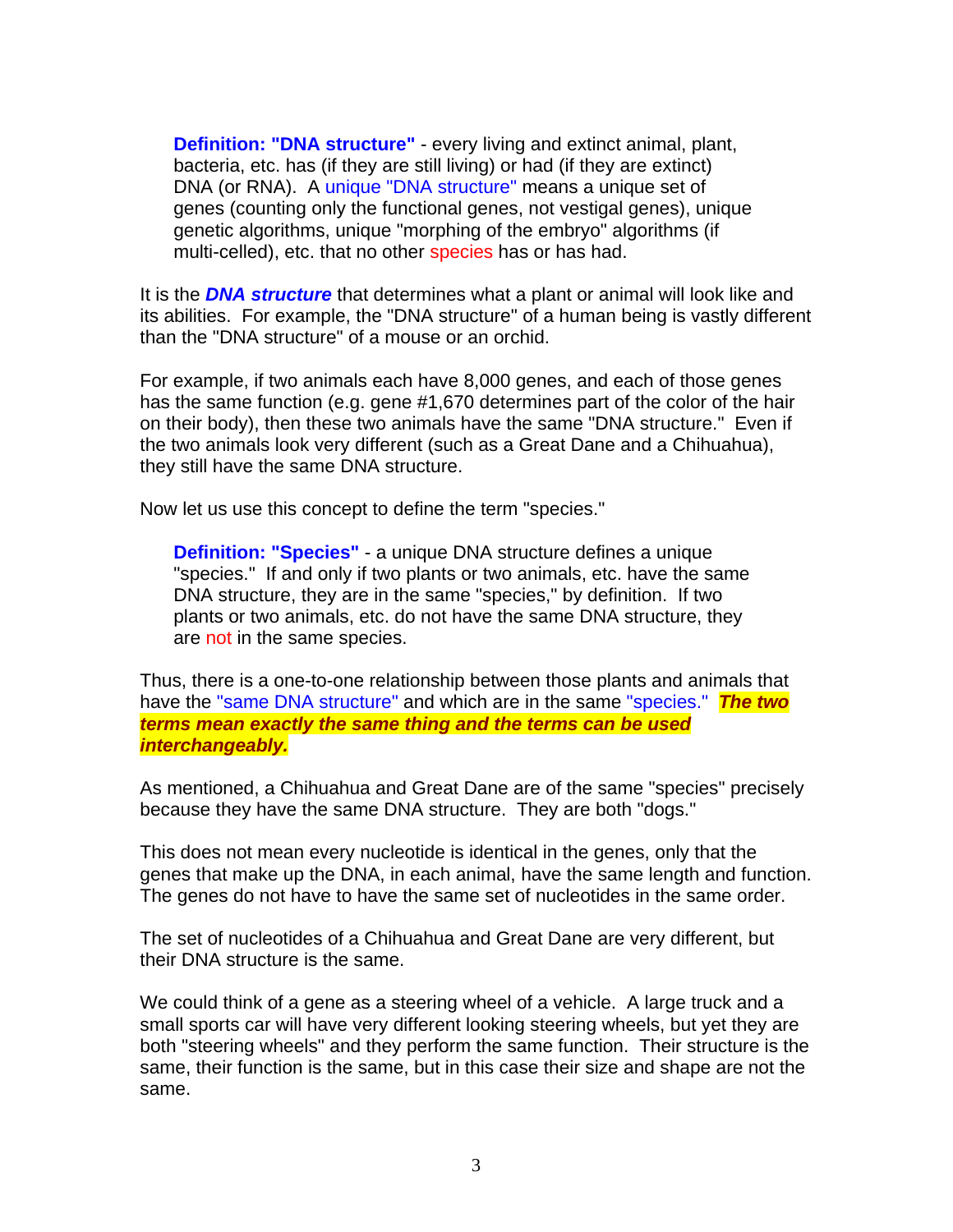The genes in a specific species **do** have to have the same size (i.e. number of nucleotides), but they **do not** have to have the same nucleotides in each position.

Thus, we could analyze the DNA structure of thousands of animals (without seeing the animals themselves, only their DNA) and determine which animals are in the same "species." Ditto for plants.

For example, in order for a Chihuahua and a Great Dane to be in the same "species" their DNA must be the same length, they must have the same set of genes (the same genes in each animal must have the same length and function), their morphing of the embryo algorithms must be the same length, etc.

In fact they do.

As other examples, the DNA structure of genes, algorithms, etc. used to create an orchid is very different than the DNA structure used to create a lion. Thus, an orchid and a lion are *not* in the same species.

**Note that the phrases: "species," "unique species," "DNA structure" and "unique DNA structure" all mean exactly the same thing in this book. They all refer to a unique species and its corresponding unique DNA structure.** 

Differences in male DNA structures and female DNA structures, in animals that have a male and female, are included in the same species if the male and female can mate (either physically or using a test tube to fertilize the egg) *and have offspring which can also have their own offspring,* meaning their offspring are fertile (this will be true because the male will have the correct male DNA structure for that species and the female will have the correct female DNA structure for that species).

Thus, many species actually have two valid DNA structures, one for the male and the other for the female.

Why do I mention a test tube? Because of genetic diversity. Two animals, male and female, may have exactly the same DNA structure (e.g. valid DNA structure for male and valid DNA structure for female), but physically they are very different sizes, such as a huge female Great Dane and a miniature male Chihuahua. Two animals with the same DNA structure may not be able to physically mate. However, if their sperm and egg were put into a test tube they could have offspring *which could have their own offspring*.

A male Great Dane and a male Chihuahua have exactly the same DNA structure (e.g. the same genes that do exactly the same things), but the genes do not have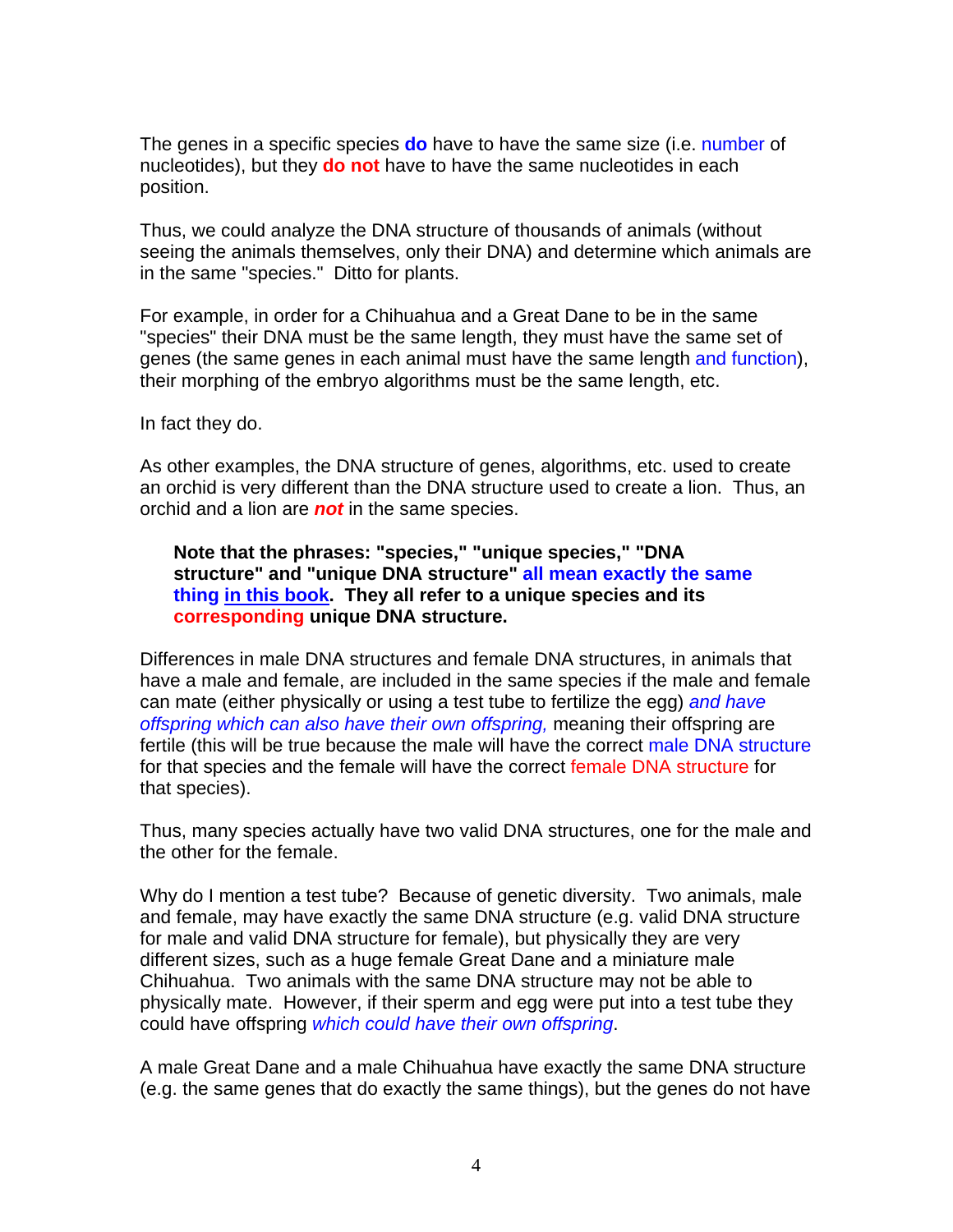to have the same nucleotides within each gene. These differences give rise to differences in color, shapes and sizes.

#### **The Term: Microevolution**

(**Note:** As the reader has already seen, sometimes I frequently color code some of the letters in a word, such as microevolution. I do this either to emphasize that I am talking about details of the term or to help the reader keep the term isolated from another term, meaning a term which means something totally different, such as the term macroevolution. Microevolution and macroevolution mean totally different things.)

The term "microevolution" references what happens when two animals or plants, *which are in the same species*, "mate." Their offspring will have the correct DNA structure, but will not necessarily have the same nucleotides in the same locations (as either parent) and thus they **may not look exactly like either parent**.

**Definition: "Microevolution"** means variety within the same species, meaning *variety within the same DNA structure*.

Remember we defined a DNA structure to be a unique set of genes, algorithms, etc. "Microevolution" means that within a specific species the gene structures must be the same, but the individual nucleotides which make up the genes do not need to be the same nucleotides.

Thus two animals may look: no different, slightly different or significantly different, even though they have the same DNA structure.

This is exactly what we were talking about above when we were talking about dogs (which is a "species"). The term "microevolution" means that if a male and a female can mate (live or in a test tube), and have offspring that are fertile, the DNA of the offspring will be a mixture of the two DNA, but the offspring will have the same DNA structure as one of its parents (i.e. the male or female) and thus be in the same species; even though it may look different (i.e. the color and patterns on the fur may be different).

A male child will have the same DNA structure as the father and a female child will have the same DNA structure as the mother.

The term microevolution essentially means that the offspring of two animals (with a male and female) will have the same DNA structure as its parents, but more than likely the patterns of nucleotides on the DNA of the offspring will be different (it will be a mixture) than either parent and the offspring will likely look different than either parent. But the DNA structure will be identical to one of its parents.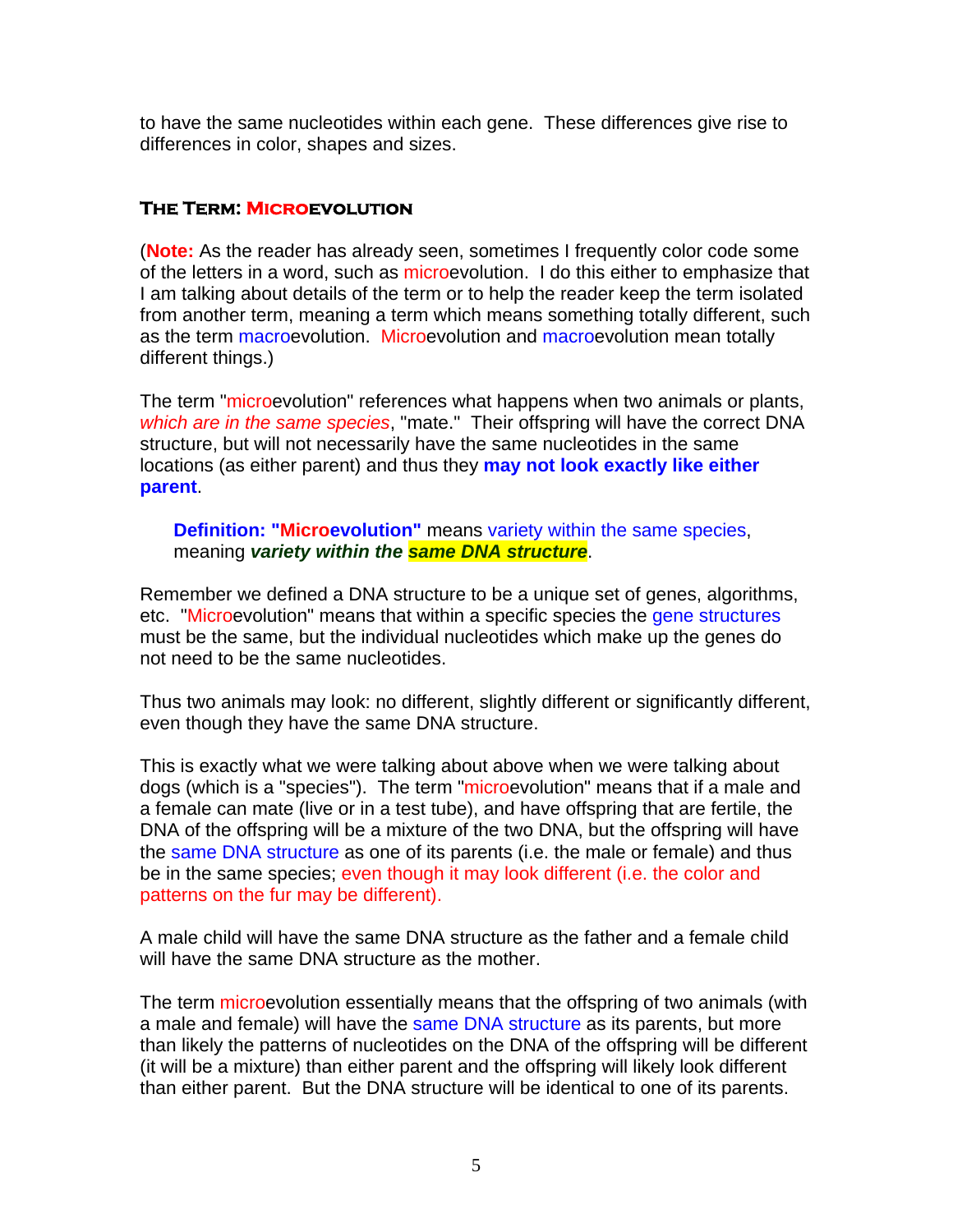It should be clarified that the DNA of the offspring will have DNA of the same length and DNA structure as its parent which is of the same sex.

This means that the offspring of the two animals will be in the same species as its "parents."

**Key Point:** Microevolution, by definition, never creates a new species. It creates a new member of an existing species and each offspring has the same DNA structure as one of its parents, even if it physically looks different.

The offspring may have different colors, different physical sizes, different shapes, etc., but they are still "dogs," for example, and they have the same DNA structure as one of its parents. This also means that the length of the DNA of the child will be the same as one of its parents.

When we see **consistent and significant** physical features, among two groups of animals which have the same DNA sequence, we may refer to these two groups as different "breeds."

The Chihuahua and Great Dane are two different "breeds" within the same species: "dogs."

In other words, two different breeds of dogs have the same gene structures, algorithms, etc. (i.e. the same DNA structure), but may not have the same nucleotides within the same structures.

A gene can be very long, but every "letter" of a gene is either an A, C, G or T (in this book we only care about the nucleotides on one side of the DNA strand to keep things simple).

Because of microevolution the gene of one dog may have a different set of nucleotides in the same gene as another dog of the same sex, perhaps causing a different color of fur. But the length of the gene will be the same.

Thus, microevolution is an abbreviated way to refer to three animals (two parents and a child) which have the same DNA structure (relative to their sex).

While the terms microevolution and breeds, by definition, can affect the appearance, or ability to physically breed, or can affect some other function, of the offspring of two animals, it CANNOT, by definition, affect the DNA structure of the offspring of the two animals.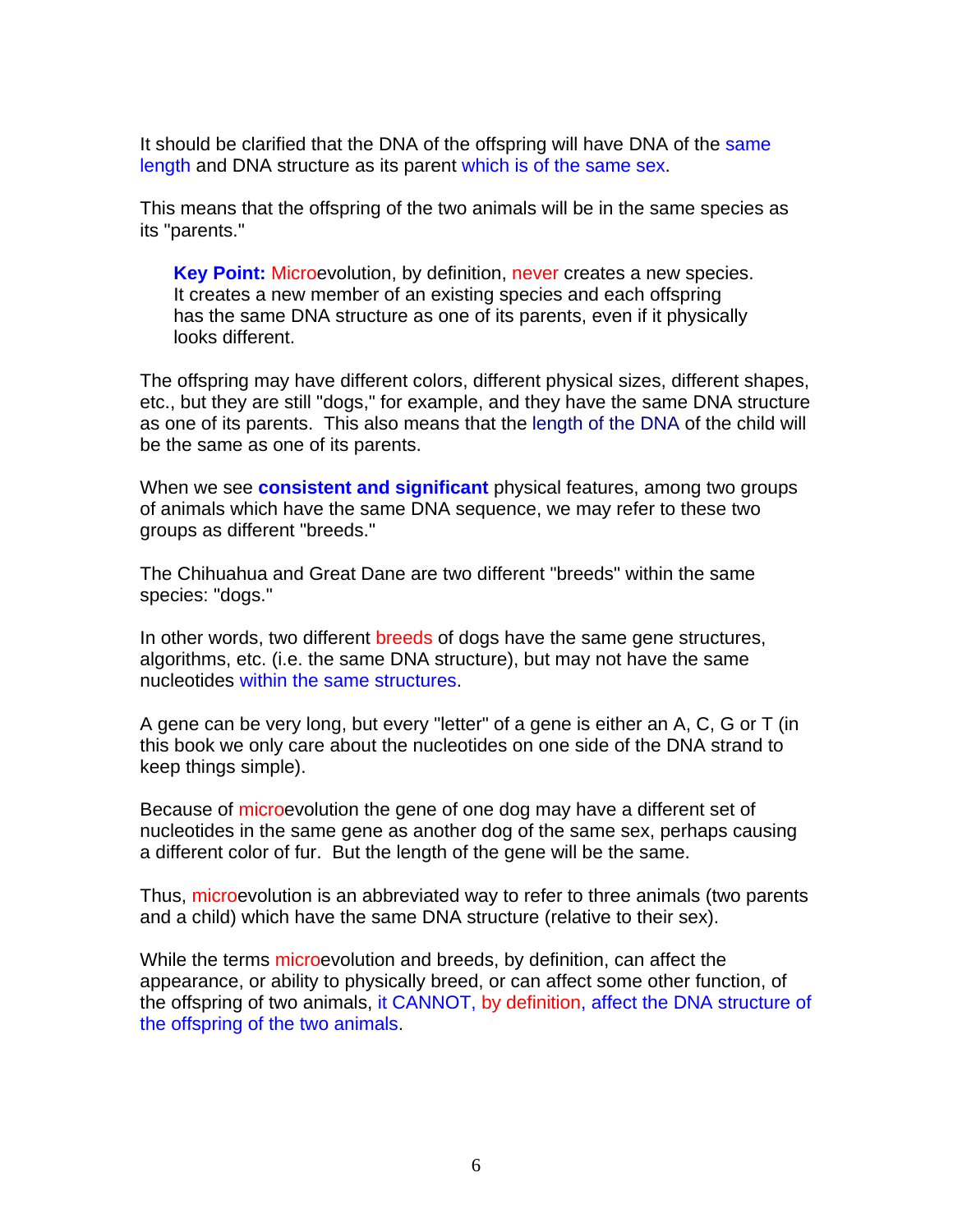It is the DNA structure which defines the "species." It is the nucleotides within a DNA structure that defines the variety, which can mean a different "breed." It is also this variety which defines microevolution.

This is the key: "with microevolution there is never a new species and there is never a new DNA structure, by definition!!" There may be a new breed, but there is never, by definition, a new species, meaning a new DNA structure.

The creation of a new "species" requires a change in the DNA structure, which will be discussed in the next chapter.

All breeds are created by microevolution, but not all microevolution creates a new breed. The term "breed" is defined on the basis of the same DNA Structure, but a consistent and different appearance.

I repeat these terms over and over again in different ways because the definitions I use, and that all creation scientists use, do not coincide with what the reader sees in textbooks. The reader needs to see these terms over and over again because in school they have been taught definitions that are designed to deceive the student into believing in evolution, as will be seen below.

In summary, the term "species" and "microevolution" all refer to the same DNA structure. If two animals or plants are in the "same species," but look significantly different, then they may be different "breeds." Breeds are created by microevolution, by definition.

The term "breeds" is a subjective term, not a technical term.

It is critical to understand the term "species." The term "species," for animals with both a male and female, means the male and female will have a different DNA structure, but all males have the same DNA structure and all females have the same DNA structure in the same species.

Remember above that we talked about "fertile offspring." If two dogs, of different breeds, mate, will their offspring be fertile? The answer is yes.

Will their offspring look like either parent? This is where it gets interesting. The offspring may have the size and shape of one of the parents or it may not. The offspring may have the same color (we are talking about dogs) and patterns as one of the parents or it may have some new color, pattern or even shape.

Breeders of exotic animals have learned by experience that *there is a limit* to how much variety they can achieve by selectively breeding (i.e. by microevolution). This is because there is no new DNA structure when two animals of the same species breed and there is a limit to how many useful gene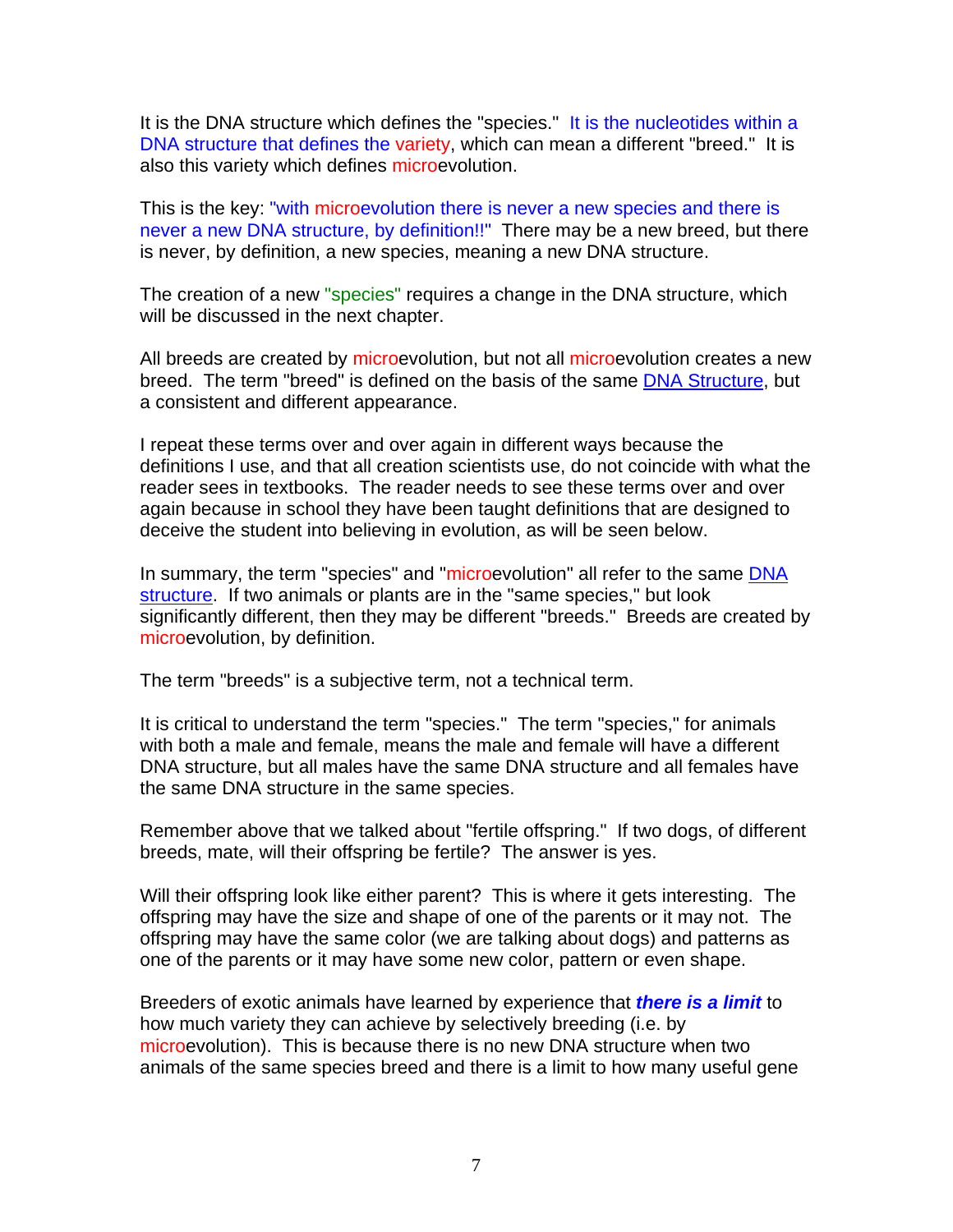permutations (i.e. ways to order the nucleotides) exist for a particular physical feature.

The key point is that the offspring of a male and female will be in the same species and will have the same DNA structure as one of its parents. Thus, by definition it will be fertile itself under normal circumstances and it will be the same species (but not necessarily the same breed).

I suspect that everyone has seen a "mutt," which is a dog which does not look very attractive because it was the offspring of a male and female which were of the same species, but not the same breed. The "mutt" may look very nice (in which case it may be a new breed) or it may look awful (in which case it is likely not a new breed and it may be removed from the gene pool, meaning it may not be allowed to breed).

Darwin's finches were a good example of microevolution. All of the finches were of the same species (they had the same DNA structure), but each breed of finch had different nucleotide sequences within some of their genes which, for example, may have created a different size or color of feathers, or hardness and/or shape of beak.

"Natural selection" or "survival of the fittest" may apply to the different finches because of their different colors, beaks, etc. These are perfectly valid terms to use with microevolution.

Before the discovery of DNA, no one could define "microevolution" or "macroevolution" (to be discussed next). Thus, Darwin's finches were legitimate examples of "evolution" in Darwin's day. But today they would be considered as examples of microevolution, **not** macroevolution.

After the discovery of DNA, Darwin's finches suddenly belonged to the same species because their DNA varied only by microevolution. They may have been considered different "breeds" (using my terminology), but they were the same species if they could mate and have offspring which could mate and have offspring.

And this is something the reader needs to understand. In Darwin's day microevolution was always referred to as "evolution" because DNA was unknown and the term microevolution did not exist.

Different sequences of nucleotides can create different sizes, shapes and functions of beaks, different patterns and colors of feathers, different survival skills, etc., but they do not constitute a new species (as creation scientists define "species") because each finch had the same DNA structure.